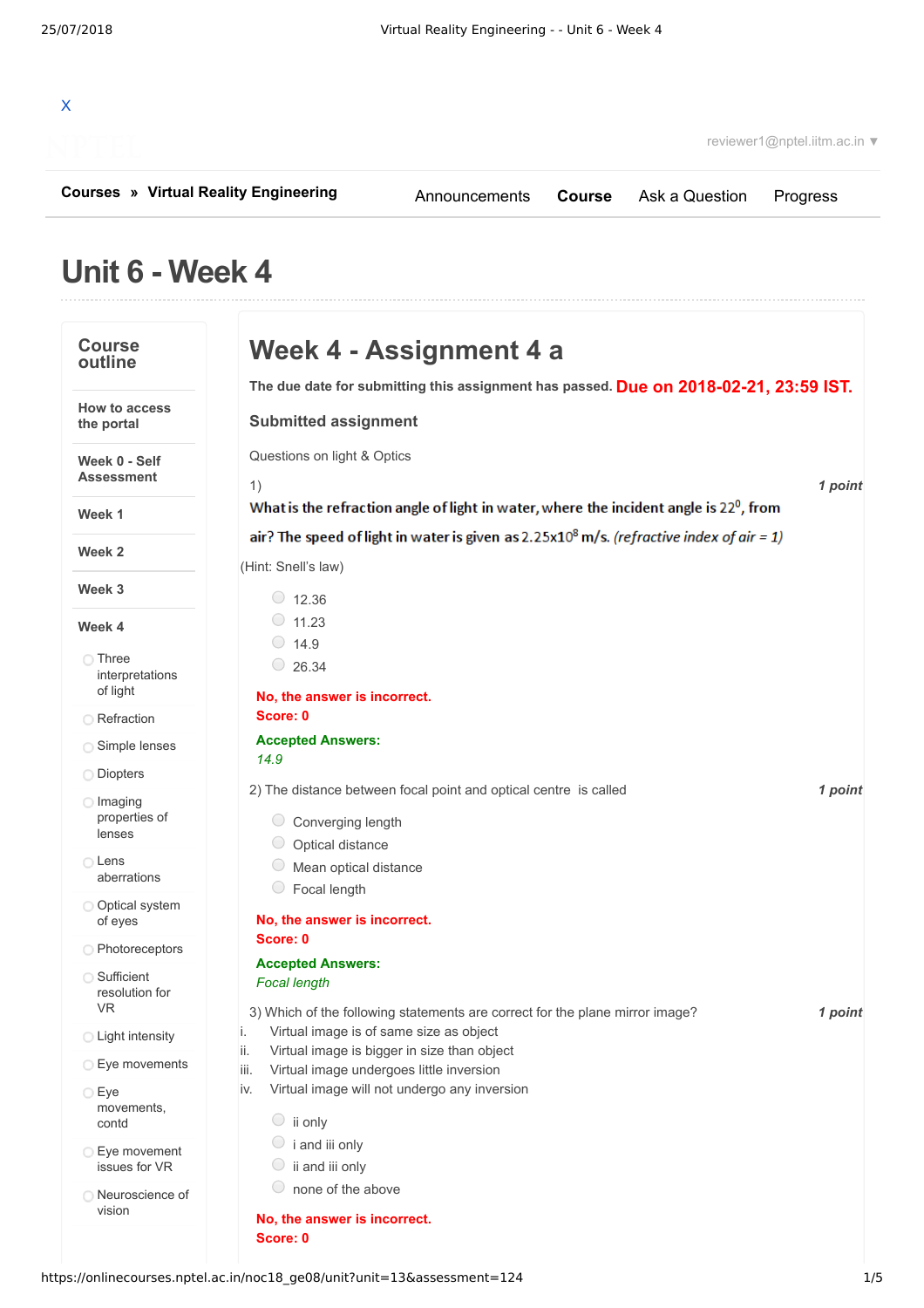| 25/07/2018                       | Virtual Reality Engineering - - Unit 6 - Week 4                                                                                                                                                       |         |
|----------------------------------|-------------------------------------------------------------------------------------------------------------------------------------------------------------------------------------------------------|---------|
| Quiz: Week 4 -<br>Assignment 4 a | <b>Accepted Answers:</b><br><i>i</i> and <i>iii</i> only                                                                                                                                              |         |
| ◯ Week 4<br>Feedback             | 4) What is the speed of light in crown glass with refractive index 1.52?                                                                                                                              | 1 point |
|                                  | $1.56x10^5$ km/s<br>$\bigcap$                                                                                                                                                                         |         |
| Week 5                           | $1.97x10^5$ km/s<br>$\bigcirc$                                                                                                                                                                        |         |
| Week 6                           | 2.99x10 <sup>5</sup> km/s<br>$\bigcap$                                                                                                                                                                |         |
| Week 7                           | $1.38x10^5$ km/s                                                                                                                                                                                      |         |
| Week 8                           | No, the answer is incorrect.<br>Score: 0                                                                                                                                                              |         |
| Week 9                           | <b>Accepted Answers:</b>                                                                                                                                                                              |         |
|                                  | $1.97x10^5$ km/s                                                                                                                                                                                      |         |
| Week 10                          | 5) Find the distance at which the image is formed when the light from the object passes through 1 point<br>the convex lens, with focal length of 15cm, placed at a distance of 25 cm from the object. |         |
| Week 11                          |                                                                                                                                                                                                       |         |
| Week 12                          | $\circ$ 33.2 cm                                                                                                                                                                                       |         |
|                                  | $\circ$ 37.5 cm                                                                                                                                                                                       |         |
| <b>DOWNLOAD</b><br><b>VIDEOS</b> | $\circ$ 45.1 cm<br>$\circ$ 36.4 cm                                                                                                                                                                    |         |
|                                  | No, the answer is incorrect.<br>Score: 0                                                                                                                                                              |         |
|                                  | <b>Accepted Answers:</b>                                                                                                                                                                              |         |
|                                  | 37.5 cm                                                                                                                                                                                               |         |
|                                  | 6) The refractive index and radius of curvatures of lens are given as 1.5, 30 cm and -35 cm<br>respectively. Find the focal length of the lens.<br>(Hint: lensmaker's equation)                       | 1 point |
|                                  |                                                                                                                                                                                                       |         |
|                                  | $\circ$ 35.6 cm                                                                                                                                                                                       |         |
|                                  | $\circ$ 13.2 cm                                                                                                                                                                                       |         |
|                                  | $\circ$ 32.3 cm                                                                                                                                                                                       |         |
|                                  | $\circ$ 42.4 cm                                                                                                                                                                                       |         |
|                                  | No, the answer is incorrect.<br>Score: 0                                                                                                                                                              |         |
|                                  | <b>Accepted Answers:</b>                                                                                                                                                                              |         |
|                                  | 32.3 cm                                                                                                                                                                                               |         |
|                                  | 7) Calculate the refractive power of the lens described in question 6.                                                                                                                                | 1 point |
|                                  | $\circ$ 3.809                                                                                                                                                                                         |         |
|                                  | $\circ$ 3.095                                                                                                                                                                                         |         |
|                                  | $\circ$ 4.087                                                                                                                                                                                         |         |
|                                  | $\circ$ 2.988                                                                                                                                                                                         |         |
|                                  | No, the answer is incorrect.<br>Score: 0                                                                                                                                                              |         |
|                                  | <b>Accepted Answers:</b>                                                                                                                                                                              |         |
|                                  | 3.095                                                                                                                                                                                                 |         |
|                                  | 8) Pick the correct answer(s). (more than one may be correct)                                                                                                                                         | 1 point |
|                                  | i.<br>Pincushion distortion is one type of optical distortion.                                                                                                                                        |         |
|                                  | If the field of view is wider, then the optical distortion will be of no effect.<br>ii.                                                                                                               |         |
|                                  | Barrel distortion can be applied to overcome the pincushion distortion of HMD lens.<br>iii.                                                                                                           |         |
|                                  | Spherical aberrations can be reduced by using aspherical lenses.<br>İV.                                                                                                                               |         |
|                                  | $\circ$ i and ii only                                                                                                                                                                                 |         |

iii only  $\bigcirc$  i, iii and iv only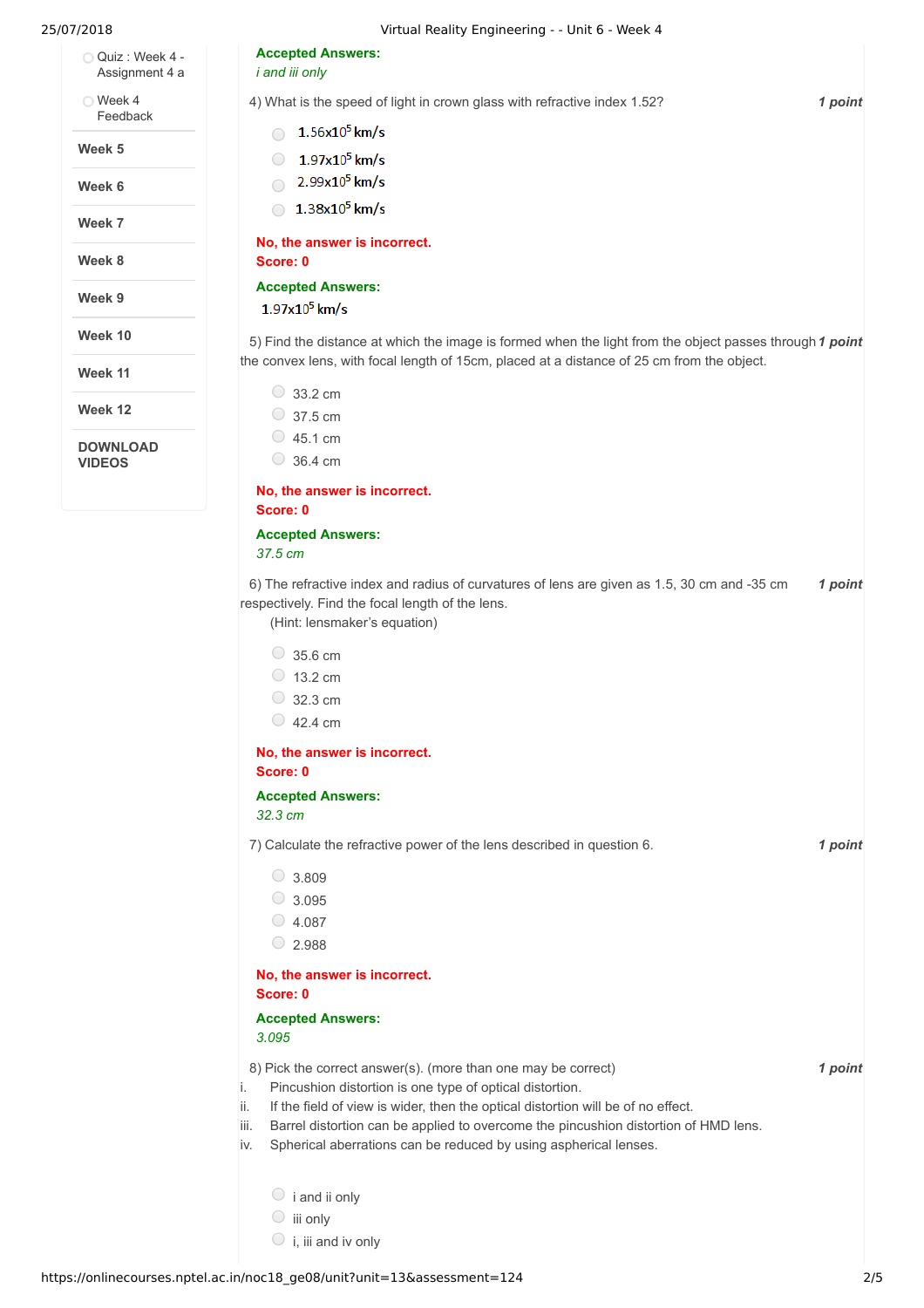| $\circ$ ii and iii only                                                                                                                                    |         |
|------------------------------------------------------------------------------------------------------------------------------------------------------------|---------|
| No, the answer is incorrect.                                                                                                                               |         |
| Score: 0<br><b>Accepted Answers:</b>                                                                                                                       |         |
| i, iii and iv only                                                                                                                                         |         |
| 9) For converging lens, the rays which are parallel to the optic axis fail to converge to the same 1 point<br>point, the effect is due to the,             |         |
| O Oblique astigmatism                                                                                                                                      |         |
| C Chromatic aberration                                                                                                                                     |         |
| ◯ Barrel distortion                                                                                                                                        |         |
| Spherical aberration                                                                                                                                       |         |
| No, the answer is incorrect.                                                                                                                               |         |
| Score: 0                                                                                                                                                   |         |
| <b>Accepted Answers:</b><br>Spherical aberration                                                                                                           |         |
| 10) Which structure of the eye is responsible for primary focussing?                                                                                       | 1 point |
| $\bigcirc$ Pupil                                                                                                                                           |         |
| $\circ$ lens                                                                                                                                               |         |
| C Cornea                                                                                                                                                   |         |
| $\circ$ Iris                                                                                                                                               |         |
| No, the answer is incorrect.                                                                                                                               |         |
| Score: 0                                                                                                                                                   |         |
| <b>Accepted Answers:</b><br>Cornea                                                                                                                         |         |
| 11) The part of the eye which is responsible for highest visual acuity,                                                                                    | 1 point |
| $\circ$ Macula                                                                                                                                             |         |
| $\circ$ Retina                                                                                                                                             |         |
| ○ Fovea centralis                                                                                                                                          |         |
| $\circ$ Optic disc                                                                                                                                         |         |
| No, the answer is incorrect.                                                                                                                               |         |
| Score: 0                                                                                                                                                   |         |
| <b>Accepted Answers:</b><br><b>Fovea</b> centralis                                                                                                         |         |
|                                                                                                                                                            |         |
| 12Pick the right answer(s). (more than one may be correct)<br>Myopia may be corrected by a diverging lens<br>i.                                            | 1 point |
| Hypermetropia may be corrected by a diverging lens<br>ii.                                                                                                  |         |
| Lens is the chief refractive element of the eye<br>iii.                                                                                                    |         |
| Cornea is the chief refractive element of the eye.<br>İV.                                                                                                  |         |
| $\circ$ i and iii only                                                                                                                                     |         |
| $\circ$ i and iv only                                                                                                                                      |         |
| $\circ$ iii only                                                                                                                                           |         |
| $\circ$ i, iii and iv only                                                                                                                                 |         |
| No, the answer is incorrect.<br>Score: 0                                                                                                                   |         |
| <b>Accepted Answers:</b>                                                                                                                                   |         |
| i and iv only                                                                                                                                              |         |
| 13Pick the correct answer(s). (more than one may be correct)                                                                                               | 1 point |
| The pressure within the eye is maintained by the secretion of the aqueous humour.<br>a.<br>The pressure within the eye is about 1.5 mm Hg (0.2 kPa).<br>b. |         |
| $\circ$ ii only                                                                                                                                            |         |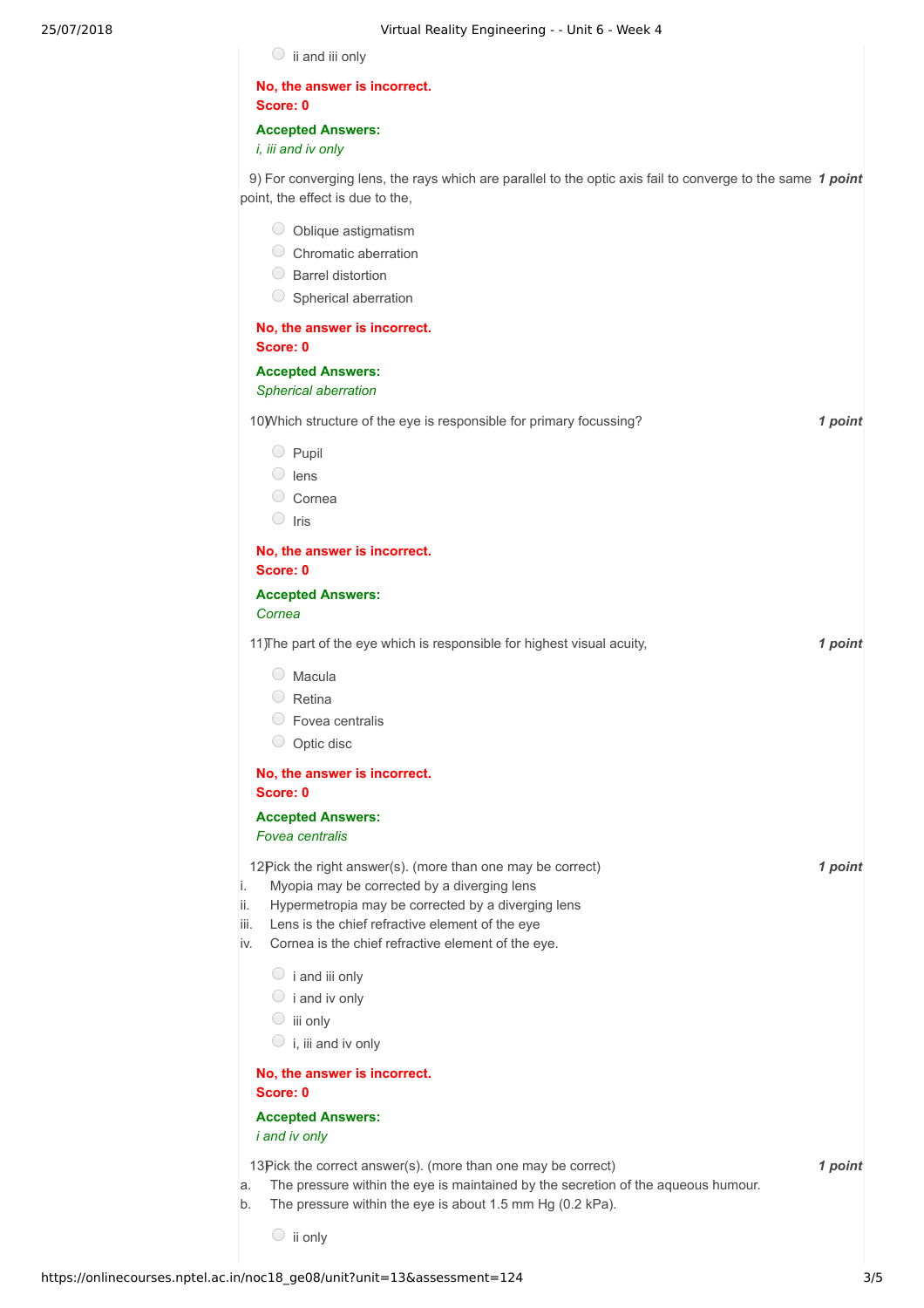| $\bigcirc$<br>both i and ii<br>$\circ$ i only<br>$\circ$ neither i nor ii                                    |                                                                                        |     |         |
|--------------------------------------------------------------------------------------------------------------|----------------------------------------------------------------------------------------|-----|---------|
| No, the answer is incorrect.<br>Score: 0                                                                     |                                                                                        |     |         |
| <b>Accepted Answers:</b><br><i>i</i> only                                                                    |                                                                                        |     |         |
|                                                                                                              | 14) What is the total power of eye's optical system (in dioptres and in focal length)? |     | 1 point |
| $\circ$ 59.52 D or 16.8 mm<br>$\circ$ 45.54 D or 21.9 mm<br>$\circ$ 56.34 D or 17.7 mm<br>35.62 D or 28.0 mm |                                                                                        |     |         |
| No, the answer is incorrect.<br>Score: 0                                                                     |                                                                                        |     |         |
| <b>Accepted Answers:</b><br>59.52 D or 16.8 mm                                                               |                                                                                        |     |         |
| 15) Which lobe of human brain is responsible for vision?                                                     |                                                                                        |     | 1 point |
| $\circ$ Occipital lobe<br>$\circ$ Frontal lobe<br>Parietal lobe<br>$\circ$ Temporal lobe                     |                                                                                        |     |         |
| No, the answer is incorrect.<br>Score: 0                                                                     |                                                                                        |     |         |
| <b>Accepted Answers:</b><br>Occipital lobe                                                                   |                                                                                        |     |         |
| perceptual fading, the concept is called                                                                     | 16) The slower and minute movements that help the eye align with the target and avoid  |     | 1 point |
| $\bigcirc$<br>Fixation<br>Saccade<br>$\bigcirc$<br>Microsaccade<br>Eye tracking<br>$\bigcirc$                |                                                                                        |     |         |
| No, the answer is incorrect.<br>Score: 0                                                                     |                                                                                        |     |         |
| <b>Accepted Answers:</b><br>Fixation                                                                         |                                                                                        |     |         |
| <b>Previous Page</b>                                                                                         |                                                                                        | End |         |

A project of **In association with** © 2014 NPTEL - Privacy & Terms - Honor Code - FAQs -

 $G+$